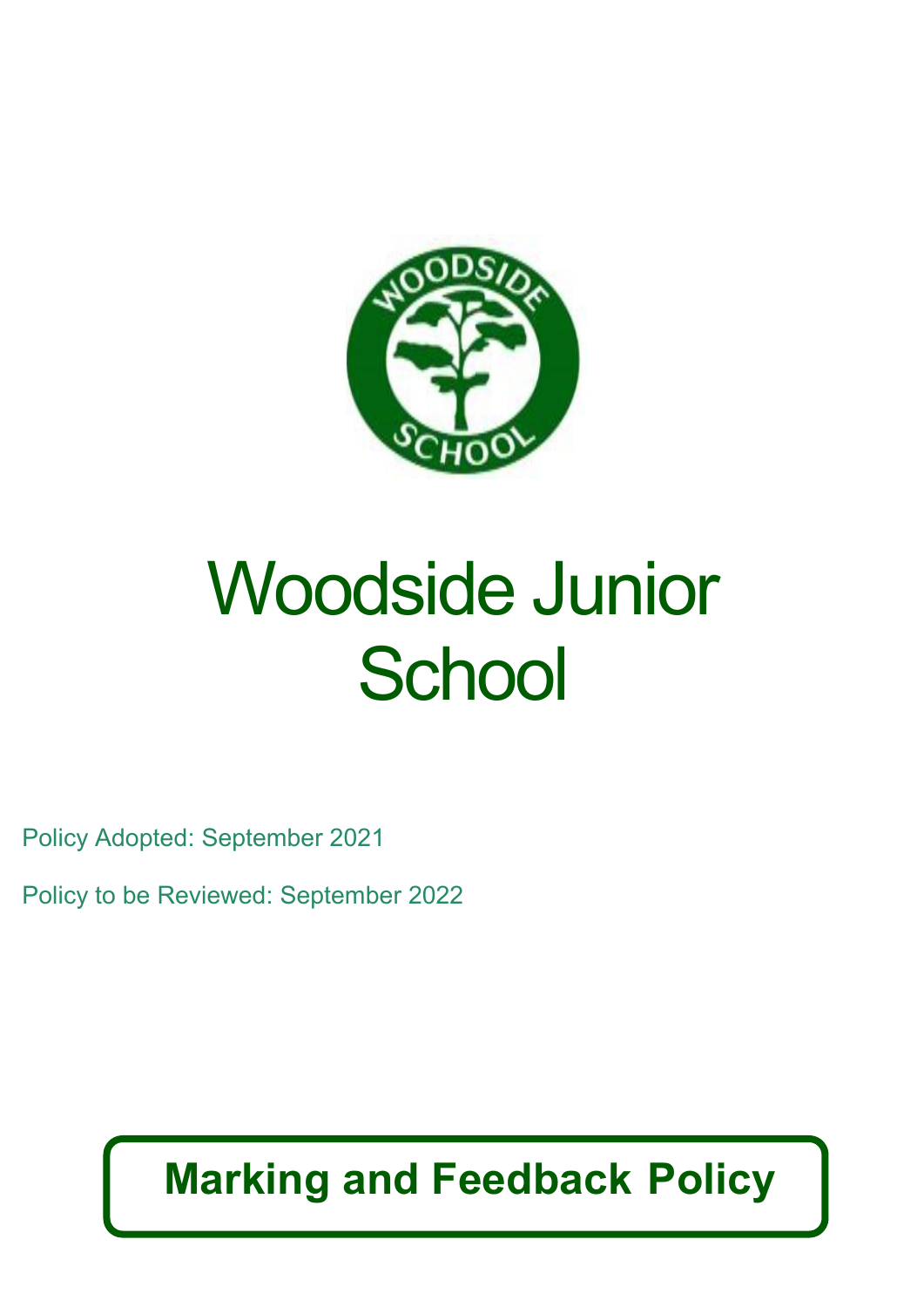#### **Aims of the policy**

The aim of this policy is to establish clear guidance for the marking of pupils' work at Woodside Junior School. At Woodside, we recognise that marking and feedback are an important and integral part of assessment. Our policy is underpinned by the evidence of best practice from the Education Endowment Foundation.

Feedback is information given to the learner or teacher about the learner's performance relative to learning goals or outcomes. It should aim towards (and be capable of producing) improvement in students' learning. Feedback redirects or refocuses either the teacher's or the learner's actions to achieve a goal, by aligning effort and activity with an outcome. This feedback can be verbal or written, or can be given through tests or via digital technology. It can come from a teacher or someone taking a teaching role, or from peers. Research studies show that feedback can have a very high effect on learning.

Education Endowment Foundation

<https://educationendowmentfoundation.org.uk/evidence-summaries/teaching-learning-toolkit/>

The Department for Education's research into teacher workload has highlighted written marking as a key contributing factor leading to concerns over teachers' well-being and work-life balance. With this in mind, our school aims to provide a system of marking that is consistent and continuous across each class and year group within our school, drawing on the many different ways that teachers can respond to pupils' work. Marking and feedback will inform planning, be diagnostic and enhance pupils' learning by ultimately offering guidance on how work can be improved. Marking and feedback allows for assessment, where pupils can recognise their difficulties and mistakes. It encourages them to accept help and guidance from others. We aim to mark positively whenever possible to enhance self-esteem and confidence.

#### **Aims of marking at Woodside:**

Effective marking and feedback should:

- Be an important part of assessment of pupils' learning
- Inform future planning and learning
- Give written and oral feedback to pupils and to inform them of their achievements and the next steps in their learning
- Show work is valued and celebrated
- Demonstrate appreciation of effort
- Corrects errors and misunderstandings

#### **Marking requirements**

- Work is marked with a green pen so that compared to the pupils' writing, it is easily identifiable.
- As far as possible, acknowledgement marking is carried out daily or when a piece of work is completed.
- The primary focus of feedback and marking is based on the specified learning objectives.
- Teachers' and teaching assistants' writing is neat and legible modelling accurate punctuation, grammar and spelling.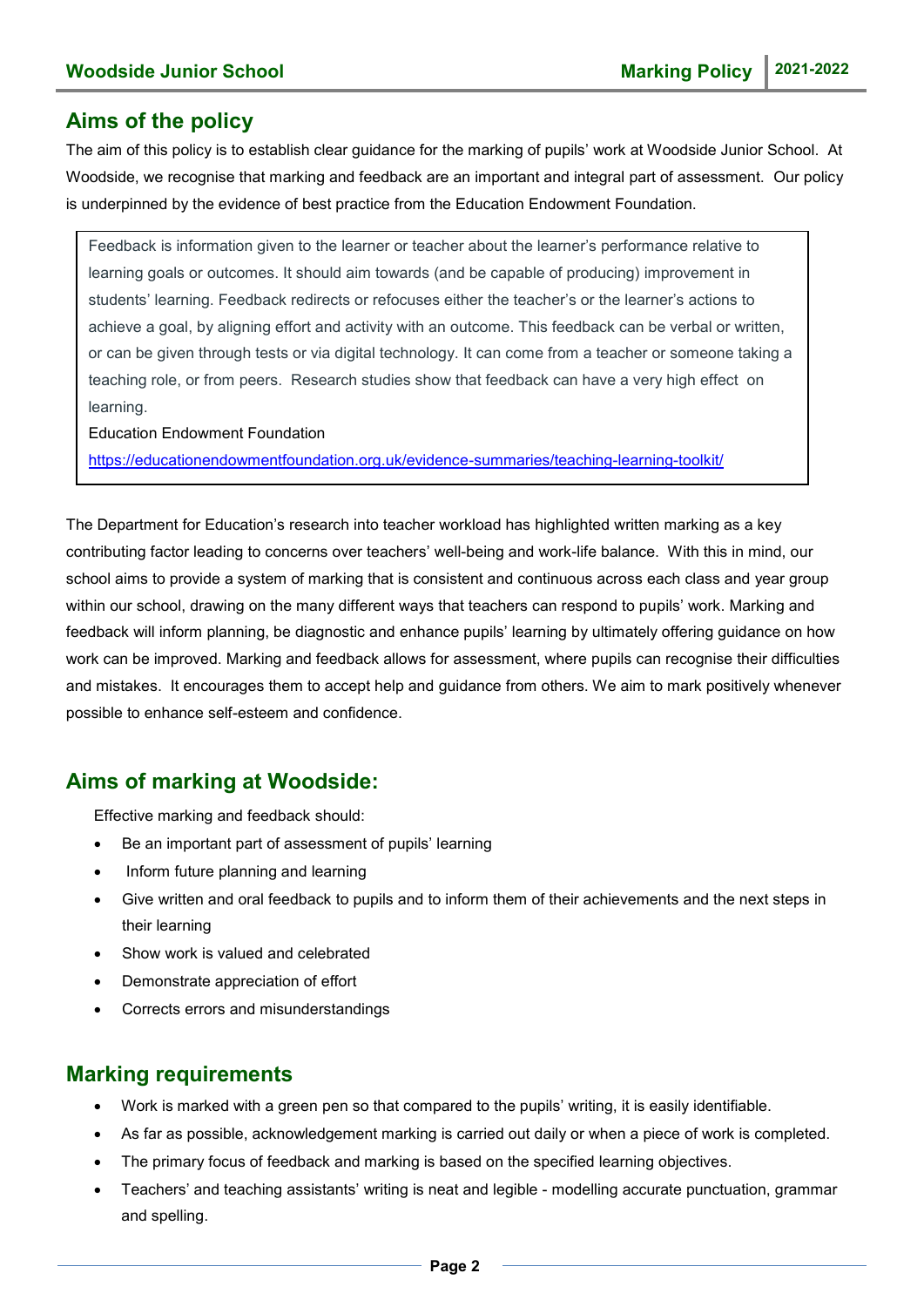- Teachers and teaching assistants, where possible and appropriate, initial independent work so tracking can be facilitated if required.
- Pupils have opportunities to reflect on their learning processes at the end of each unit of work –if and when appropriate.
- Presentation of work, spelling and grammar is always taken into consideration when marking, as the school always aims for the pupils to do their best in everything that they do.
- Where work has not been completed due to interventions etc., an explanation is provided in the work book.
- Where work is missing (e.g. due to absence, work completed elsewhere etc.), an acknowledgement will be recorded in pupils' books.
- Teachers will provide pupils with opportunities to peer -assess their work.

### **In-depth marking in English**

In-depth marking is the key to enabling children to understand their own achievements and to know what they need to do next to make progress. Feedback focuses on the pupils' particular performance in the context of the purpose of the work and in the context of their previous efforts. It provides positive feedback and promotes high expectations and progress linked to the main learning objectives.

- In-depth marking is always conducted during or after pupils' long piece of writing (fiction and non-fiction). This is best done during a unit of work e.g. formative rather than summative. Therefore in-depth marking is usually given during the writing and editing process.
- Marking focuses on what the pupils are learning and trying to improve on and needs to be linked, in most cases, to the stated learning objective.
- Marking is only of value if comments are read and/or responded to/ regarded by the pupils, therefore sufficient time needs to be planned for pupils to respond to comments –when appropriate
- A focused comment will be given, where applicable, to highlight areas of strength and a 'next step' comment will always be given to help the pupil to develop their learning further.
- Ideally feedback becomes a part of the developing dialogue, resulting in progress in relation to the learning objectives.
- Where possible 'running' comments need to be written on a margin and correct symbols used.

At Woodside Junior School we believe that correcting has its place in marking but only when it contributes to an improvement in a pupils' work. Errors need to be pointed out if a pupil is to improve his/her work - which errors and how many will depend on many factors.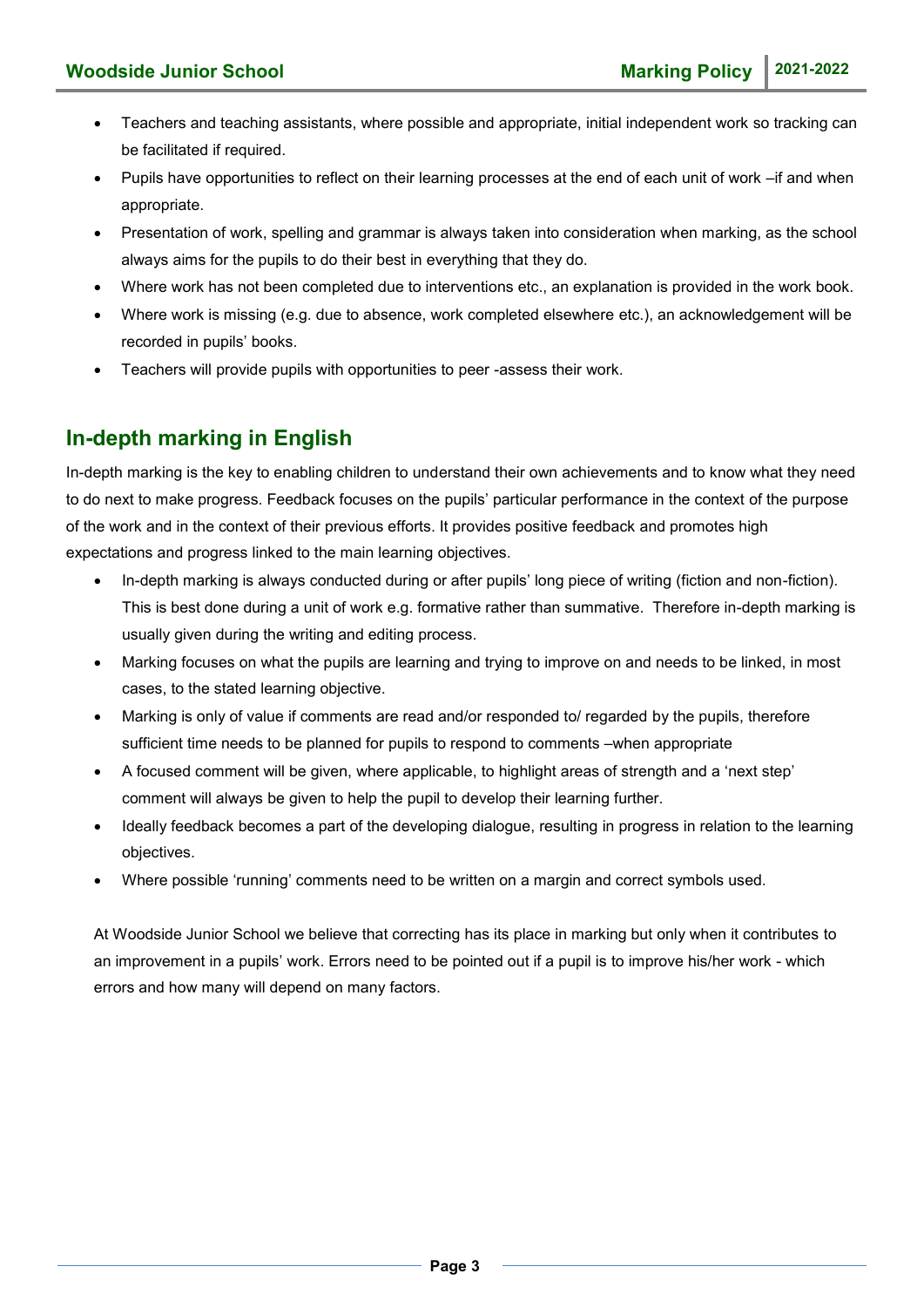#### **Marking in mathematics**

- Class teachers / adults working with pupils are expected to check pupils' work daily. This ensures that any further planning is based on the formative assessment of pupils' learning during the previous lesson.
- Correct answers are marked with a tick and incorrect answers marked with a dot.
- Based on the teacher's formative assessment from the previous day, pupils are assigned tasks to complete at the beginning of the next mathematics lesson. Class teachers will use their own discretion as to whether they use numbers/ letter codes or a short written comment to inform pupils about their 'follow-on' tasks.
- Next day tasks will fall approximately into the following three groups:
	- $\circ$  Where the learning objective has not been achieved pupils to work with a class teacher or LSA to consolidate / re-cap/ re-practise main objectives of the previous lesson. This ensures that no pupil is 'left behind.'
	- $\circ$  Where some corrections are needed pupils to work independently or with a class teacher / LSA if they need some additional input
	- $\circ$  Where the learning objective has been achieved- pupils to work independently or supported by the class teacher / LSA on extension tasks.

#### **Marking in other subjects:**

- **Cross curricular writing books –** there is no expectation for teachers to mark pupils' cross-curricular books with the exception of Year 6, where marking can be required for moderation purposes. Pupils' work and effort in their cross-curricular books is celebrated by adults giving verbal and positive feedback, pupils' work displayed and special awards presented during achievement assemblies. Work of the highest quality and effort will always warrant a special award from the Headteacher.
- **Topic / Science** pupils' work will be marked as appropriate and it is expected that there is an element of 'in depth' marking present relating to children's knowledge or skills. Grammar and punctuation will be corrected –where appropriate. A differentiated 'thinking question', linked to the specific topic taught, will be posed to the pupils at least once during each topic or unit of work.
- **Foundation subjects-** there is no specific requirement for 'in depth' marking; however, it is expected that pupils' work and effort will be acknowledged either by 'ticks' (as per Appendix A) or verbal feedback.

#### **Verbal Feedback**

Recent research highlights verbal feedback as the most effective form of feedback. Getting children to talk together before answering questions increases their achievement. It is the most natural and frequent feedback experience for children.

Teachers' oral feedback is to be focused on the learning intention of the specific tasks. Feedback can be given to an individual, to a group or to the whole class. Where verbal feedback has been used to give a response to written work the task will be annotated VF (verbal feedback) and may contain brief notes on the discussion had.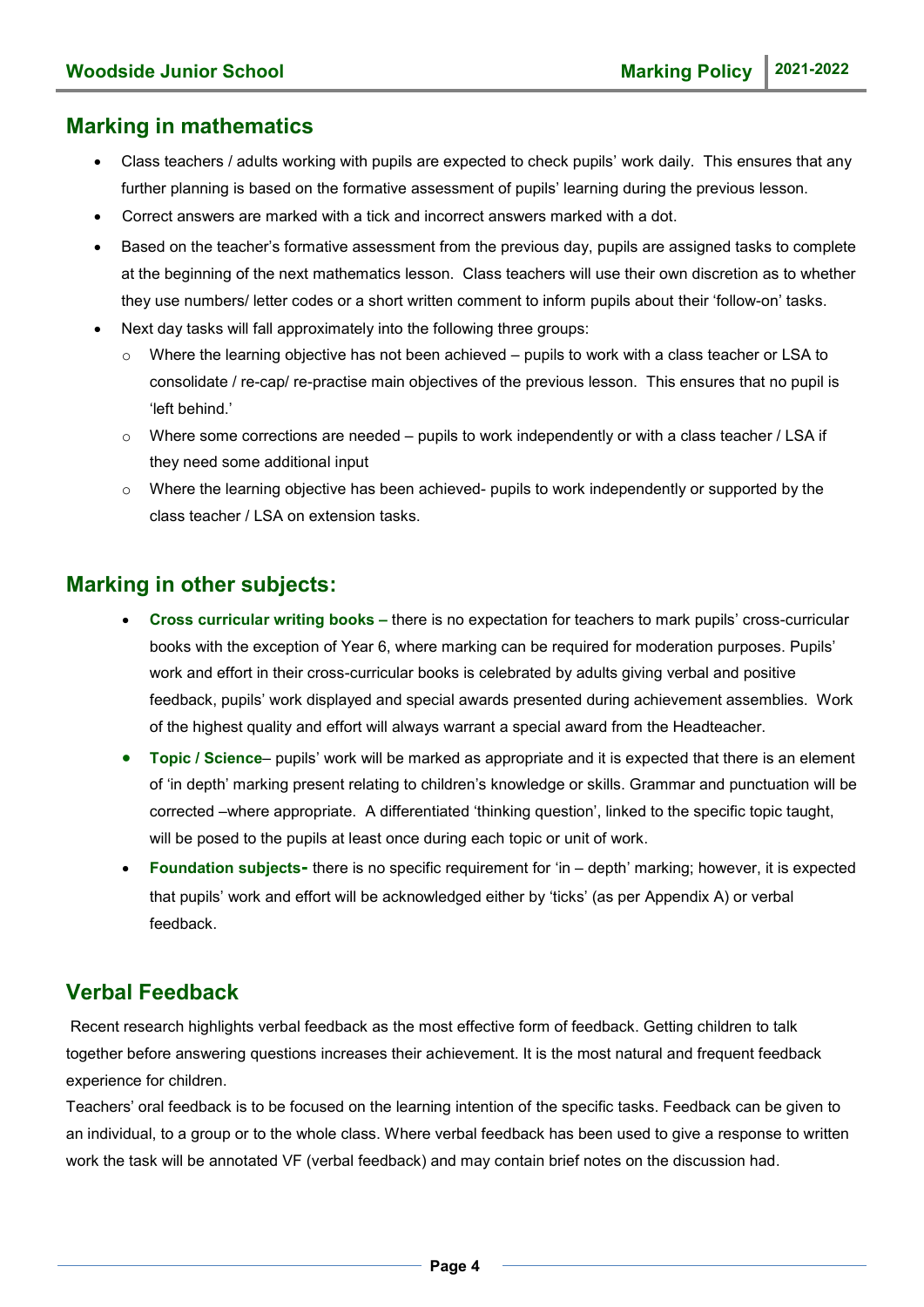#### **Pupils' response to marking**

- Children are encouraged to evaluate their own work before marking, taking into consideration the learning objective and any marking or feedback given previously.
- Where appropriate, time is provided to allow pupils to reflect after marking and to take the opportunity to correct or practise certain skills, depending on the specific feedback given.
- Time will be planned to enable children to have the opportunity to evaluate their work.
- Pupils are expected to show evidence of the 'next step' feedback either in the piece of work which has been marked or in future pieces of work.

#### **Self and peer marking**

There may be times when a pupil marks their own work. For self and peer assessment, the same concept of identifying areas of strengths and areas to develop will be used. Pupils use a purple pen to show their editing/ marking / corrections. Additionally, pupils will be provided with appropriate guidance e.g. marking criteria etc.

#### **Supply teachers**

Supply teachers will be asked to use acknowledgement marking as we recognise that it is often difficult to read and digest the marking policy at short notice. Supply teachers working on a longer term contract will be expected to follow the school policy. All supply teachers will be asked to initial their marking and annotate with the word 'supply'.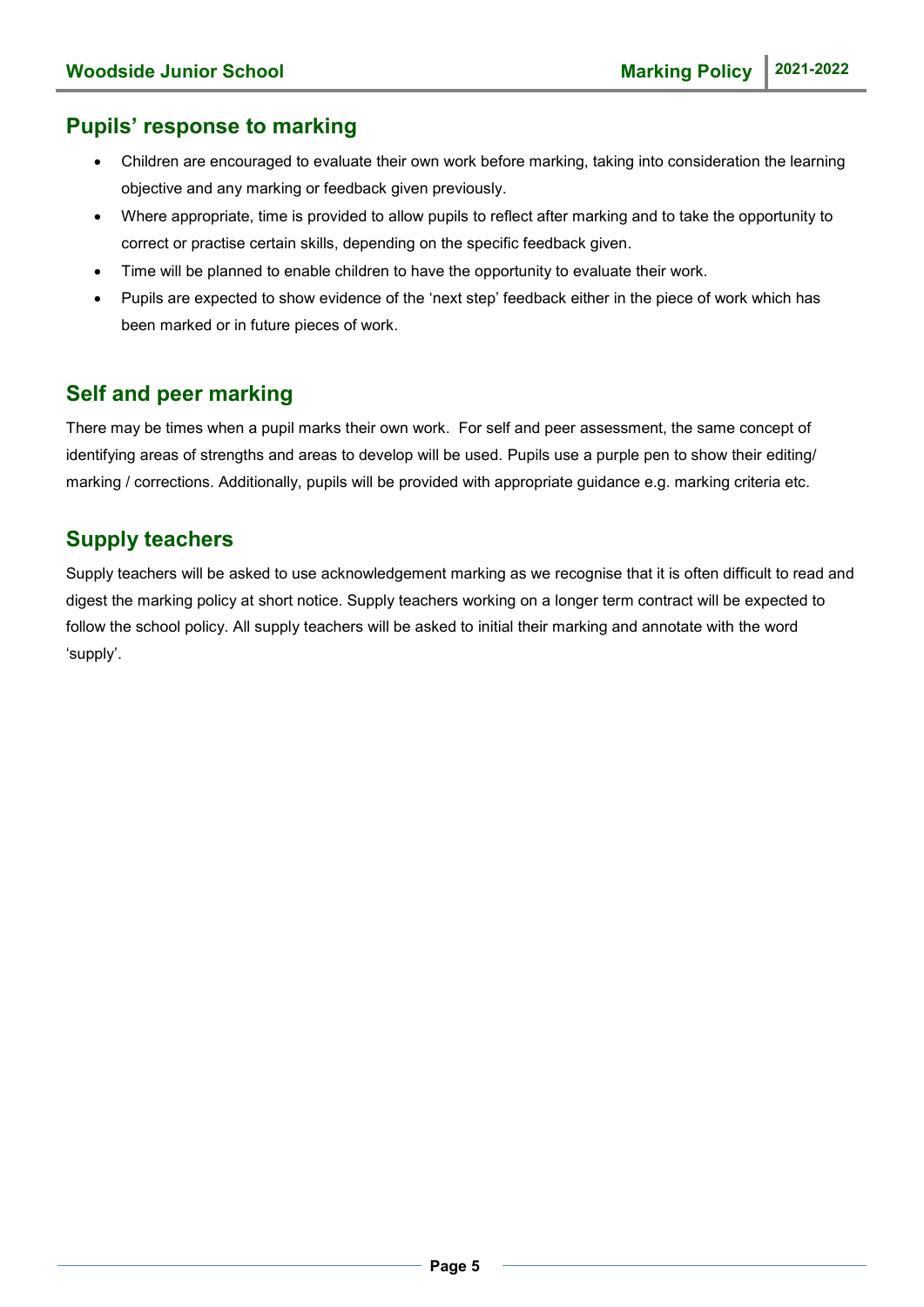#### **Appendix A Marking symbols**

|                            | Correct. This is good. Ticks may be directly above the writing/work or in the                  |
|----------------------------|------------------------------------------------------------------------------------------------|
|                            | margin.                                                                                        |
| $\overline{\checkmark}$    | This is excellent.                                                                             |
| $\overline{\text{LO}}$     | (Tick/s to the left of LO)                                                                     |
| $\checkmark$               | LO has been achieved                                                                           |
|                            | LO has been partly achieved                                                                    |
| sp                         | Indicates a spelling mistake                                                                   |
| р                          | <b>Punctuation error</b>                                                                       |
| $\ddot{\phantom{0}}$<br>?! | Any can be used in the margin to show which punctuation mark is missing.                       |
| <b>CL</b>                  | Capital letter is missing - letter to be circled                                               |
| $\Lambda$                  | Word missing                                                                                   |
| Τ                          | Incorrect tense                                                                                |
| $\mathcal{U}$              | New paragraph needed                                                                           |
| $\boldsymbol{?}$           | Underline the word/phrase/sentence with a wavy line to indicate that it<br>doesn't make sense. |
| $\mathbf V$                | Please make a stronger choice of vocabulary                                                    |
| <b>VF</b>                  | Verbal feedback given                                                                          |
| R                          | Pupil's reflection on their learning                                                           |
| S                          | Support given (to show support needed with an adult)                                           |

Most of these symbols will be in the margin, however for lower key stage children and children with additional needs, it may be necessary to write above/next to the exact spot the error occurs.